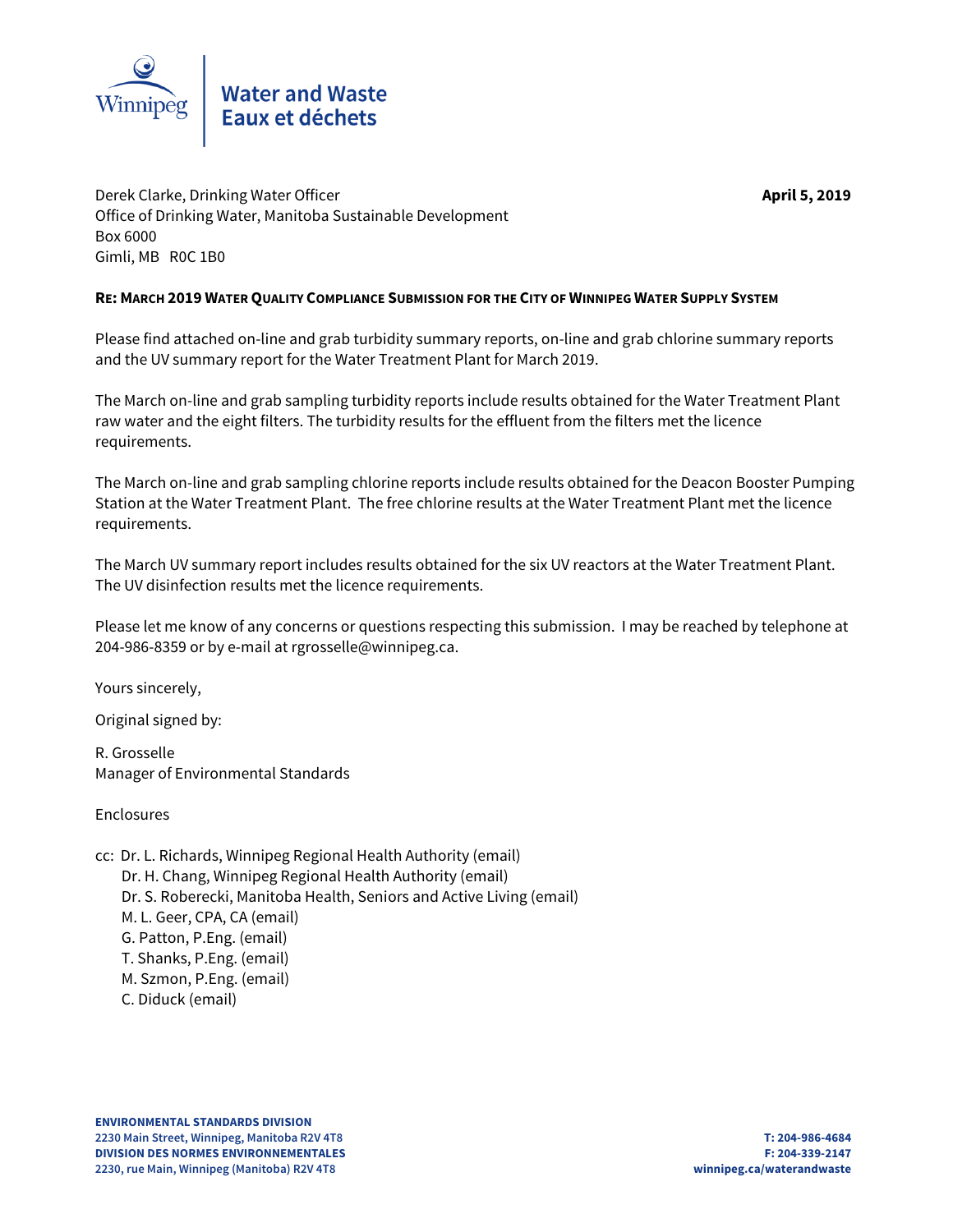

## **CITY OF WINNIPEG**

Water System Code: **252.00**

Licence Number: **PWS-09-412-01**

# WATER AND WASTE DEPARTMENT

WATER SERVICESWATER TREATMENT PLANT TURBIDITY ON-LINE MONITORING REPORT

|                                                                                                                                                                                                   | March 2019 Turbidity (NTU) |                                   |                                   |                                   |                                   |                                   |                                   |                                   |                                   |
|---------------------------------------------------------------------------------------------------------------------------------------------------------------------------------------------------|----------------------------|-----------------------------------|-----------------------------------|-----------------------------------|-----------------------------------|-----------------------------------|-----------------------------------|-----------------------------------|-----------------------------------|
|                                                                                                                                                                                                   | Raw                        | Filter #1                         | Filter #2                         | Filter #3                         | Filter #4                         | Filter #5                         | Filter #6                         | Filter #7                         | Filter #8                         |
| Date                                                                                                                                                                                              | Avg                        | Max<br>Avg                        | Max<br>Avg                        | Max<br>Avg                        | Max<br>Avg                        | Max<br>Avg                        | Max<br>Avg                        | Max<br>Avg                        | Max<br>Avg                        |
| 1/03/2019                                                                                                                                                                                         | 0.24                       | 0.05<br>0.02                      | 0.06<br>0.04                      | 0.09<br>0.04                      | 0.09<br>0.03                      | 0.07<br>0.03                      | 0.08<br>0.05                      | 0.06<br>0.03                      | 0.01<br>0.01                      |
| 2/03/2019                                                                                                                                                                                         | 0.24                       | 0.02<br>0.05                      | 0.09<br>0.06                      | 0.04<br>0.10                      | 0.04<br>0.08                      | 0.07<br>0.04                      | <b>OL</b><br><b>OL</b>            | 0.11<br>0.04                      | 0.01<br>0.01                      |
| 3/03/2019                                                                                                                                                                                         | 0.24                       | 0.03<br>0.02                      | 0.10<br>0.05                      | 0.04<br>0.11                      | 0.05<br>0.10                      | 0.07<br>0.04                      | OL<br>OL                          | 0.07<br>0.03                      | 0.01<br>0.01                      |
| 4/03/2019                                                                                                                                                                                         | 0.23                       | 0.02<br>0.06                      | 0.08<br>0.05                      | 0.05<br>0.11                      | 0.04<br>0.08                      | 0.06<br>0.04                      | OL<br>OL                          | 0.03<br>0.06                      | 0.01<br>0.01                      |
| 5/03/2019                                                                                                                                                                                         | 0.23                       | 0.02<br>0.05                      | 0.08<br>0.05                      | 0.03<br>0.07                      | 0.08<br>0.04                      | 0.07<br>0.04                      | OL<br>OL                          | 0.04<br>0.03                      | 0.01<br>0.01                      |
| 6/03/2019                                                                                                                                                                                         | 0.23                       | 0.01<br>0.04                      | 0.07<br>0.04                      | 0.03<br>0.06                      | 0.04<br>0.07                      | 0.04<br>0.07                      | <b>OL</b><br><b>OL</b>            | 0.05<br>0.03                      | 0.01<br>0.01                      |
| 7/03/2019                                                                                                                                                                                         | 0.23                       | 0.04<br>0.01                      | 0.07<br>0.04                      | 0.03<br>0.05                      | 0.07<br>0.04                      | 0.04<br>0.07                      | OL<br>OI                          | 0.05<br>0.03                      | 0.01<br>0.01                      |
| 8/03/2019                                                                                                                                                                                         | 0.23                       | 0.01<br>0.05                      | 0.07<br>0.05                      | 0.07<br>0.03                      | 0.04<br>0.07                      | 0.06<br>0.03                      | 0.04<br>0.28                      | 0.02<br>0.05                      | 0.01<br>0.00                      |
| 9/03/2019                                                                                                                                                                                         | 0.23                       | 0.02<br>0.03                      | 0.08<br>0.03                      | 0.03<br>0.07                      | 0.08<br>0.04                      | 0.05<br>0.03                      | 0.02<br>0.06                      | 0.03<br>0.02                      | 0.01<br>0.00                      |
| 10/03/2019                                                                                                                                                                                        | 0.22                       | 0.04<br>0.01                      | 0.07<br>0.03                      | 0.03<br>0.05                      | 0.07<br>0.03                      | 0.03<br>0.07                      | 0.02<br>0.06                      | 0.04<br>0.02                      | 0.01<br>0.01                      |
| 11/03/2019                                                                                                                                                                                        | 0.22                       | 0.01<br>0.04                      | 0.06<br>0.05                      | 0.03<br>0.07                      | 0.03<br>0.07                      | 0.03<br>0.07                      | 0.04<br>0.06                      | 0.02<br>0.04                      | 0.00<br>0.01                      |
| 12/03/2019                                                                                                                                                                                        | 0.22                       | 0.01<br>0.03                      | 0.08<br>0.05                      | 0.03<br>0.07                      | 0.04<br>0.07                      | 0.05<br>0.03                      | 0.03<br>0.07                      | 0.02<br>0.04                      | 0.01<br>0.00                      |
| 13/03/2019                                                                                                                                                                                        | 0.22                       | 0.04<br>0.02                      | 0.08<br>0.04                      | 0.03<br>0.10                      | 0.04<br>0.08                      | 0.04<br>0.07                      | 0.07<br>0.02                      | 0.02<br>0.03                      | 0.01<br>0.01                      |
| 14/03/2019                                                                                                                                                                                        | 0.23                       | 0.02<br>0.08                      | 0.11<br>0.05                      | 0.06<br>0.08                      | 0.04<br>0.11                      | 0.03<br>0.08                      | 0.03<br>0.05                      | 0.02<br>0.04                      | 0.01<br>0.01                      |
| 15/03/2019                                                                                                                                                                                        | 0.24                       | 0.02<br>0.09                      | 0.06<br>0.09                      | 0.05<br>0.12                      | 0.04<br>0.07                      | 0.03<br>0.08                      | 0.04<br>0.07                      | 0.02<br>0.04                      | 0.00<br>0.01                      |
| 16/03/2019                                                                                                                                                                                        | 0.23                       | 0.03<br>0.05                      | 0.11<br>0.05                      | 0.05<br>0.13                      | 0.05<br>0.12                      | 0.07<br>0.04                      | 0.07<br>0.03                      | 0.02<br>0.06                      | 0.00<br>0.01                      |
| 17/03/2019                                                                                                                                                                                        | 0.23                       | 0.03<br>0.08                      | 0.11<br>0.06                      | 0.06<br>0.14                      | 0.05<br>0.10                      | 0.06<br>0.04                      | 0.08<br>0.03                      | 0.02<br>0.05                      | OL<br>OL                          |
| 18/03/2019                                                                                                                                                                                        | 0.22                       | 0.02<br>0.07                      | 0.05<br>0.10                      | 0.07<br>0.09                      | 0.05<br>0.10                      | 0.04<br>0.08                      | 0.03<br>0.08                      | 0.04<br>0.02                      | <b>OL</b><br><b>OL</b>            |
| 19/03/2019                                                                                                                                                                                        | 0.23                       | 0.02<br>0.07                      | 0.04<br>0.08                      | 0.08<br>0.14                      | 0.03<br>0.09                      | 0.03<br>0.08                      | 0.03<br>0.05                      | 0.02<br>0.05                      | 0.00<br>0.01                      |
| 20/03/2019                                                                                                                                                                                        | 0.22                       | 0.01<br>0.02                      | 0.08<br>0.05                      | 0.06<br>0.12                      | 0.04<br>0.07                      | 0.09<br>0.03                      | 0.07<br>0.04                      | 0.02<br>0.05                      | 0.00<br>0.02                      |
| 21/03/2019                                                                                                                                                                                        | 0.22                       | 0.02<br>0.05                      | 0.07<br>0.04                      | 0.06<br>0.13                      | 0.04<br>0.08                      | 0.04<br>0.06                      | 0.03<br>0.09                      | 0.02<br>0.06                      | 0.01<br>0.01                      |
| 22/03/2019                                                                                                                                                                                        | 0.23                       | 0.01<br>0.05                      | 0.04<br>0.08                      | 0.08<br>0.11                      | 0.03<br>0.08                      | 0.04<br>0.10                      | 0.03<br>0.10                      | 0.03<br>0.05                      | 0.03<br>0.01                      |
| 23/03/2019                                                                                                                                                                                        | 0.23                       | 0.01<br>0.05                      | 0.04<br>0.06                      | 0.16<br>0.07                      | 0.03<br>0.07                      | 0.03<br>0.09                      | 0.07<br>0.05                      | 0.02<br>0.06                      | 0.03<br>0.00                      |
| 24/03/2019                                                                                                                                                                                        | 0.23                       | 0.01<br>0.02                      | 0.08<br>0.05                      | 0.03<br>0.08                      | 0.05<br>0.07                      | 0.09<br>0.03                      | 0.04<br>0.10                      | 0.02<br>0.06                      | 0.00<br>0.03                      |
| 25/03/2019                                                                                                                                                                                        | 0.23                       | 0.01<br>0.05                      | 0.07<br>0.04                      | 0.03<br>0.08                      | 0.03<br>0.08                      | 0.04<br>0.09                      | 0.10<br>0.03                      | 0.02<br>0.05                      | 0.01<br>0.01                      |
| 26/03/2019                                                                                                                                                                                        | 0.24                       | 0.01<br>0.05                      | 0.07<br>0.04                      | 0.04<br>0.06                      | 0.07<br>0.03                      | 0.03<br>0.09                      | 0.10<br>0.03                      | 0.06<br>0.03                      | 0.01<br>0.03                      |
| 27/03/2019                                                                                                                                                                                        | 0.24                       | 0.01<br>0.05                      | 0.04<br>0.06                      | 0.08<br>0.04                      | 0.03<br>0.09                      | 0.09<br>0.03                      | 0.04<br>0.09                      | 0.06<br>0.02                      | 0.02<br>0.00                      |
| 28/03/2019                                                                                                                                                                                        | 0.25                       | 0.01<br>0.04                      | 0.08<br>0.03                      | 0.02<br>0.08                      | 0.03<br>0.08                      | 0.06<br>0.03                      | 0.02<br>0.07                      | 0.01<br>0.05                      | 0.00<br>0.01                      |
| 29/03/2019                                                                                                                                                                                        | 0.25                       | 0.02<br>0.09                      | 0.04<br>0.10                      | 0.04<br>0.07                      | 0.04<br>0.10                      | 0.04<br>0.07                      | 0.03<br>0.10                      | 0.02<br>0.03                      | 0.01<br>0.01                      |
| 30/03/2019                                                                                                                                                                                        | 0.26                       | 0.02<br>0.08                      | 0.05<br>0.08                      | 0.06<br>0.12                      | 0.04<br>0.11                      | 0.04<br>0.09                      | 0.09<br>0.05                      | 0.06<br>0.02                      | 0.00<br>0.03                      |
| 31/03/2019                                                                                                                                                                                        | 0.27                       | 0.02<br>0.04                      | 0.06<br>0.12                      | 0.05<br>0.13                      | 0.06<br>0.11                      | 0.03<br>0.09                      | 0.04<br>0.11                      | 0.02<br>0.06                      | 0.00<br>0.03                      |
| Total Number of Measurements Taken, A:<br>Turbidity Standard for Monitoring Location (NTU):<br>Number of Measurements Meeting Standard, B:<br>Compliance with Turbidity Standard, C = B/A X 100%: |                            | 14468<br>0.3<br>14468<br>100.000% | 11258<br>0.3<br>11258<br>100.000% | 14743<br>0.3<br>14743<br>100.000% | 12534<br>0.3<br>12534<br>100.000% | 15117<br>0.3<br>15117<br>100.000% | 10924<br>0.3<br>10924<br>100.000% | 13910<br>0.3<br>13910<br>100.000% | 13356<br>0.3<br>13356<br>100.000% |

File Path: N:\Water Treatment Branch\Administration\Reports\Regulatory Submissions\Turbidity\2019\03-March

**Submitted By (Print):** D.Merredew Original signed by D.Merredew **Signature:**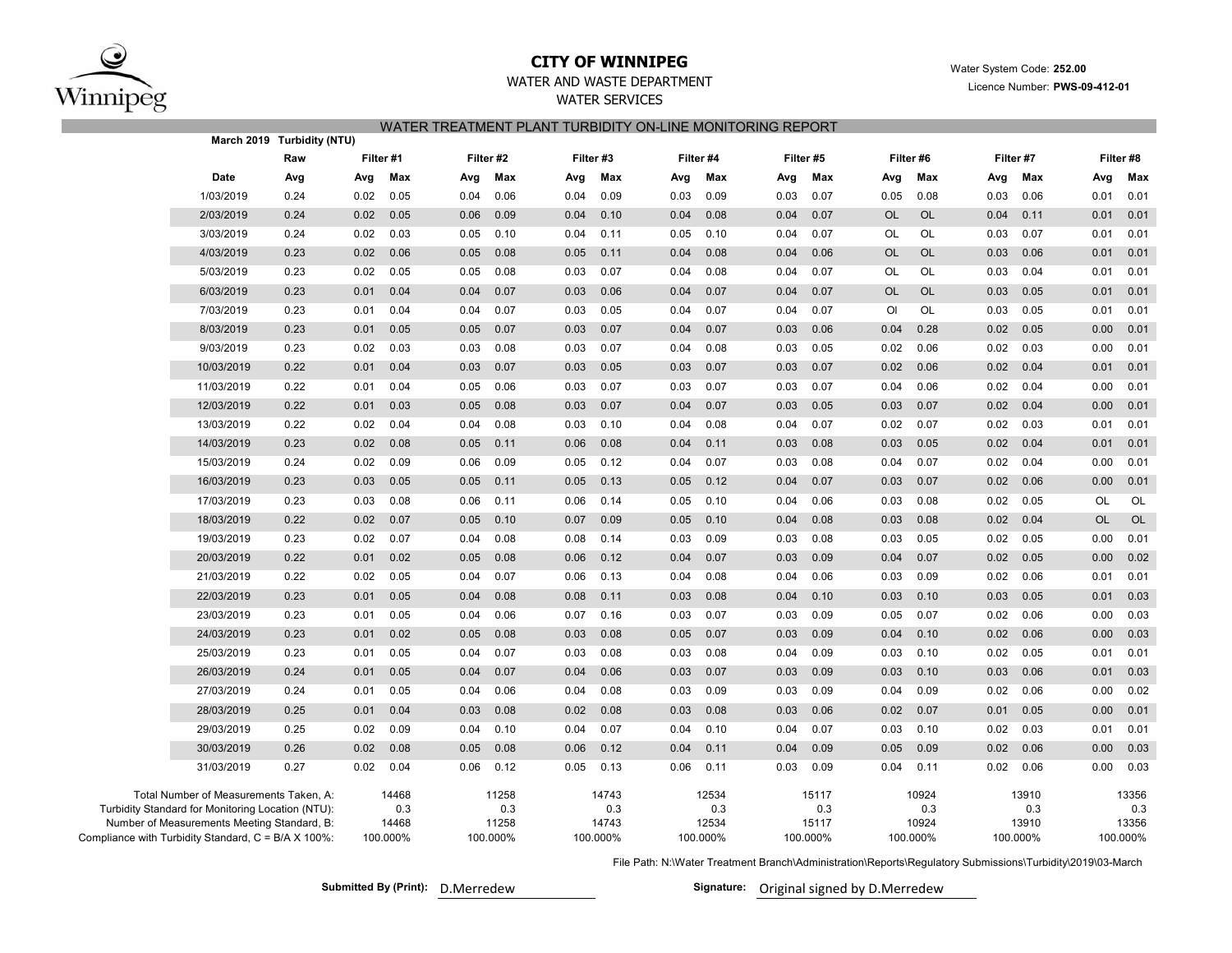

#### CITY OF WINNIPEG WATER AND WASTE DEPARTMENTENVIRONMENTAL STANDARDS DIVISION

#### **WATER TREATMENT PLANT TURBIDITY GRAB MONITORING REPORT**

| Water System Code: 252.00                          | <b>Turbidity (NTU)</b> |           |           |           |           |                     |           |                     |           |           |           |           |           |                     |           |           |           |           |
|----------------------------------------------------|------------------------|-----------|-----------|-----------|-----------|---------------------|-----------|---------------------|-----------|-----------|-----------|-----------|-----------|---------------------|-----------|-----------|-----------|-----------|
| Licence No. PWS-09-412-01                          |                        |           |           |           |           |                     |           |                     |           |           |           |           |           |                     |           |           |           |           |
| <b>Date</b>                                        | <b>Raw Water</b>       |           |           | Filter 1  |           | Filter <sub>2</sub> |           | Filter <sub>3</sub> |           | Filter 4  | Filter 5  |           |           | Filter <sub>6</sub> | Filter 7  |           | Filter 8  |           |
|                                                    | Grab                   | Analyser  | Grab      | Analyser  | Grab      | Analyser            | Grab      | Analyser            | Grab      | Analyser  | Grab      | Analyser  | Grab      | Analyser            | Grab      | Analyser  | Grab      | Analyser  |
| 01-Mar-2019                                        | 0.35                   | 0.22      | OL        | OL        | 0.07      | 0.06                | 0.08      | 0.04                | 0.07      | 0.05      | OL        | OL        | 0.07      | 0.07                | 0.08      | 0.04      | 0.07      | < 0.02    |
| 02-Mar-2019                                        | <b>NA</b>              | <b>NA</b> | <b>NA</b> | <b>NA</b> | <b>NA</b> | <b>NA</b>           | <b>NA</b> | <b>NA</b>           | <b>NA</b> | <b>NA</b> | <b>NA</b> | <b>NA</b> | OL        | OL                  | <b>NA</b> | <b>NA</b> | <b>NA</b> | <b>NA</b> |
| 03-Mar-2019                                        | <b>NA</b>              | <b>NA</b> | <b>NA</b> | <b>NA</b> | <b>NA</b> | <b>NA</b>           | <b>NA</b> | <b>NA</b>           | <b>NA</b> | <b>NA</b> | <b>NA</b> | <b>NA</b> | OL        | <b>OL</b>           | <b>NA</b> | <b>NA</b> | <b>NA</b> | <b>NA</b> |
| 04-Mar-2019                                        | 0.34                   | 0.23      | 0.09      | <0.02     | OL        | OL                  | 0.12      | 0.06                | 0.11      | 0.06      | 0.08      | 0.03      | OL        | <b>OL</b>           | 0.08      | 0.02      | 0.07      | <0.02     |
| 05-Mar-2019                                        | 0.34                   | 0.22      | 0.09      | 0.02      | <b>OL</b> | <b>OL</b>           | 0.08      | 0.04                | 0.12      | 0.04      | 0.07      | 0.04      | <b>OL</b> | <b>OL</b>           | 0.07      | 0.02      | 0.07      | < 0.02    |
| 06-Mar-2019                                        | 0.34                   | 0.21      | 0.09      | < 0.02    | 0.07      | 0.06                | 0.08      | 0.03                | <b>OL</b> | OL        | 0.08      | 0.04      | <b>OL</b> | <b>OL</b>           | 0.07      | 0.02      | 0.07      | < 0.02    |
| 07-Mar-2019                                        | 0.34                   | 0.20      | 0.06      | < 0.02    | 0.07      | 0.06                | 0.08      | 0.03                | 0.07      | 0.04      | 0.09      | 0.05      | OL        | <b>OL</b>           | 0.09      | 0.03      | 0.07      | < 0.02    |
| 08-Mar-2019                                        | 0.33                   | 0.23      | 0.07      | <0.02     | 0.07      | 0.06                | 0.10      | 0.05                | 0.07      | 0.05      | 0.06      | 0.03      | OL        | <b>OL</b>           | <b>OL</b> | <b>OL</b> | OL        | OL        |
| 09-Mar-2019                                        | <b>NA</b>              | <b>NA</b> | <b>NA</b> | <b>NA</b> | <b>NA</b> | <b>NA</b>           | <b>NA</b> | <b>NA</b>           | <b>NA</b> | <b>NA</b> | <b>NA</b> | <b>NA</b> | 0.10      | 0.06                | <b>NA</b> | <b>NA</b> | <b>NA</b> | <b>NA</b> |
| 10-Mar-2019                                        | <b>NA</b>              | <b>NA</b> | <b>NA</b> | <b>NA</b> | <b>NA</b> | <b>NA</b>           | <b>NA</b> | <b>NA</b>           | <b>NA</b> | <b>NA</b> | <b>NA</b> | <b>NA</b> | <b>NA</b> | <b>NA</b>           | <b>NA</b> | <b>NA</b> | <b>NA</b> | <b>NA</b> |
| 11-Mar-2019                                        | 0.32                   | 0.21      | 0.07      | < 0.02    | 0.08      | 0.06                | 0.09      | 0.04                | 0.08      | 0.04      | <b>OL</b> | <b>OL</b> | 0.08      | 0.04                | <b>OL</b> | <b>OL</b> | 0.08      | <0.02     |
| 12-Mar-2019                                        | 0.33                   | 0.21      | 0.07      | < 0.02    | 0.08      | 0.06                | OL        | <b>OL</b>           | 0.08      | 0.05      | 0.06      | 0.03      | 0.10      | 0.05                | 0.07      | <0.02     | OL        | OL        |
| 13-Mar-2019                                        | 0.31                   | 0.20      | 0.09      | < 0.02    | OL        | OL                  | 0.09      | 0.04                | 0.11      | 0.06      | 0.08      | 0.04      | OL        | OL                  | 0.08      | <0.02     | 0.07      | < 0.02    |
| 14-Mar-2019                                        | 0.33                   | 0.21      | OL        | OL        | 0.10      | 0.07                | 0.12      | 0.07                | OL        | OL        | 0.13      | 0.07      | 0.23      | 0.04                | 0.22      | 0.02      | 0.09      | < 0.02    |
| 15-Mar-2019                                        | 0.34                   | 0.22      | 0.09      | <0.02     | 0.09      | 0.07                | 0.14      | 0.08                | 0.09      | 0.05      | 0.20      | 0.03      | 0.11      | 0.05                | OL        | OL        | <b>OL</b> | OL        |
| 16-Mar-2019                                        | <b>NA</b>              | <b>NA</b> | <b>NA</b> | <b>NA</b> | <b>NA</b> | <b>NA</b>           | <b>NA</b> | <b>NA</b>           | <b>NA</b> | <b>NA</b> | <b>NA</b> | <b>NA</b> | <b>NA</b> | <b>NA</b>           | <b>NA</b> | <b>NA</b> | <b>OL</b> | OL        |
| 17-Mar-2019                                        | <b>NA</b>              | <b>NA</b> | <b>NA</b> | <b>NA</b> | <b>NA</b> | <b>NA</b>           | <b>NA</b> | <b>NA</b>           | <b>NA</b> | <b>NA</b> | <b>NA</b> | <b>NA</b> | <b>NA</b> | <b>NA</b>           | <b>NA</b> | <b>NA</b> | OL        | OL        |
| 18-Mar-2019                                        | 0.30                   | 0.19      | 0.11      | 0.03      | 0.08      | 0.06                | 0.10      | 0.08                | <b>OL</b> | OL        | 0.19      | 0.03      | 0.23      | 0.04                | 0.24      | <0.02     | OL        | OL        |
| 19-Mar-2019                                        | 0.30                   | 0.21      | 0.08      | < 0.02    | 0.08      | 0.06                | 0.11      | 0.09                | 0.08      | 0.05      | OL        | OL        | 0.22      | 0.04                | 0.19      | 0.02      | 0.10      | < 0.02    |
| 20-Mar-2019                                        | 0.30                   | 0.20      | 0.08      | <0.02     | 0.09      | 0.06                | 0.13      | 0.12                | 0.17      | 0.05      | 0.26      | 0.03      | 0.21      | 0.04                | OL        | OL        | 0.10      | < 0.02    |
| 21-Mar-2019                                        | 0.31                   | 0.22      | 0.10      | < 0.02    | 0.09      | 0.07                | OL        | OL                  | 0.15      | 0.05      | 0.08      | 0.04      | OL        | <b>OL</b>           | 0.08      | 0.02      | 0.08      | < 0.02    |
| 22-Mar-2019                                        | 0.30                   | 0.21      | <b>OL</b> | <b>OL</b> | <b>OL</b> | <b>OL</b>           | 0.10      | 0.10                | <b>OL</b> | <b>OL</b> | 0.09      | 0.04      | 0.09      | 0.05                | 0.09      | 0.02      | 0.09      | < 0.02    |
| 23-Mar-2019                                        | <b>NA</b>              | <b>NA</b> | <b>NA</b> | <b>NA</b> | <b>NA</b> | <b>NA</b>           | <b>NA</b> | <b>NA</b>           | <b>NA</b> | <b>NA</b> | <b>NA</b> | <b>NA</b> | <b>NA</b> | <b>NA</b>           | <b>NA</b> | <b>NA</b> | <b>NA</b> | <b>NA</b> |
| 24-Mar-2019                                        | <b>NA</b>              | <b>NA</b> | <b>NA</b> | <b>NA</b> | <b>NA</b> | <b>NA</b>           | <b>NA</b> | <b>NA</b>           | <b>NA</b> | <b>NA</b> | <b>NA</b> | <b>NA</b> | <b>NA</b> | <b>NA</b>           | <b>NA</b> | <b>NA</b> | <b>NA</b> | <b>NA</b> |
| 25-Mar-2019                                        | 0.31                   | 0.22      | 0.07      | < 0.02    | OL        | OL                  | 0.07      | 0.04                | 0.09      | 0.06      | 0.07      | 0.04      | <b>OL</b> | <b>OL</b>           | 0.07      | <0.02     | 0.07      | < 0.02    |
| 26-Mar-2019                                        | 0.32                   | 0.22      | OL        | OL        | 0.07      | 0.06                | 0.08      | 0.05                | OL        | OL        | 0.09      | 0.05      | 0.09      | 0.05                | 0.09      | 0.02      | 0.09      | < 0.02    |
| 27-Mar-2019                                        | 0.34                   | 0.22      | 0.06      | <0.02     | 0.06      | 0.06                | 0.08      | 0.05                | 0.08      | 0.05      | OL        | OL        | 0.08      | 0.05                | 0.10      | 0.03      | OL        | OL        |
| 28-Mar-2019                                        | 0.31                   | 0.22      | 0.19      | < 0.02    | 0.22      | 0.07                | OL        | <b>OL</b>           | 0.24      | 0.05      | 0.08      | 0.03      | <b>OL</b> | <b>OL</b>           | 0.08      | <0.02     | 0.07      | < 0.02    |
| 29-Mar-2019                                        | 0.32                   | 0.23      | OL        | OL        | 0.12      | 0.06                | 0.09      | 0.05                | <b>OL</b> | OL        | 0.07      | 0.04      | 0.08      | 0.04                | 0.07      | < 0.02    | 0.07      | < 0.02    |
| 30-Mar-2019                                        | <b>NA</b>              | <b>NA</b> | <b>NA</b> | <b>NA</b> | <b>NA</b> | <b>NA</b>           | <b>NA</b> | <b>NA</b>           | <b>NA</b> | <b>NA</b> | <b>NA</b> | <b>NA</b> | <b>NA</b> | <b>NA</b>           | <b>NA</b> | <b>NA</b> | <b>NA</b> | <b>NA</b> |
| 31-Mar-2019                                        | <b>NA</b>              | <b>NA</b> | <b>NA</b> | <b>NA</b> | <b>NA</b> | <b>NA</b>           | <b>NA</b> | <b>NA</b>           | <b>NA</b> | <b>NA</b> | <b>NA</b> | <b>NA</b> | <b>NA</b> | <b>NA</b>           | <b>NA</b> | <b>NA</b> | <b>NA</b> | <b>NA</b> |
| Total number of measurements taken, A:             |                        |           | 16        |           | 16        |                     | 18        |                     | 15        |           | 17        |           | 13        |                     | 17        |           | 16        |           |
| Turbidity Standard for Monitoring Location (NTU):  |                        |           | 0.30      |           | 0.30      |                     | 0.30      |                     | 0.30      |           | 0.30      |           | 0.30      |                     | 0.30      |           | 0.30      |           |
| Number of measurements meeting standard, B:        |                        |           | 16        |           | 16        |                     | 18        |                     | 15        |           | 17        |           | 13        |                     | 17        |           | 16        |           |
| Compliance with Turbidity Standard, C= B/A X 100%: |                        |           | 100%      |           | 100%      |                     | 100%      |                     | 100%      |           | 100%      |           | 100%      |                     | 100%      |           | 100%      |           |

NS: No Sample NA: Not Analyzed OL: Off-Line

**Comments:**

Filter 6 was offline for inspection from March 1-8, 2019. Filter 8 was offline for inspection from March 16-19, 2019.  **Report Compiled By: H.Demchenko**

Printed From : N:\WQ Data\Routine Water Quality\2015\Turbidity.xls **Contact Contact Contact Contact Contact Contact Contact Contact Contact Contact Contact Contact Contact Contact Contact Contact Contact Contact Contact Co** File: WQR3

**Authorized in Sample Manager By: C.Diduck**

**<sup>5-</sup>Apr-19**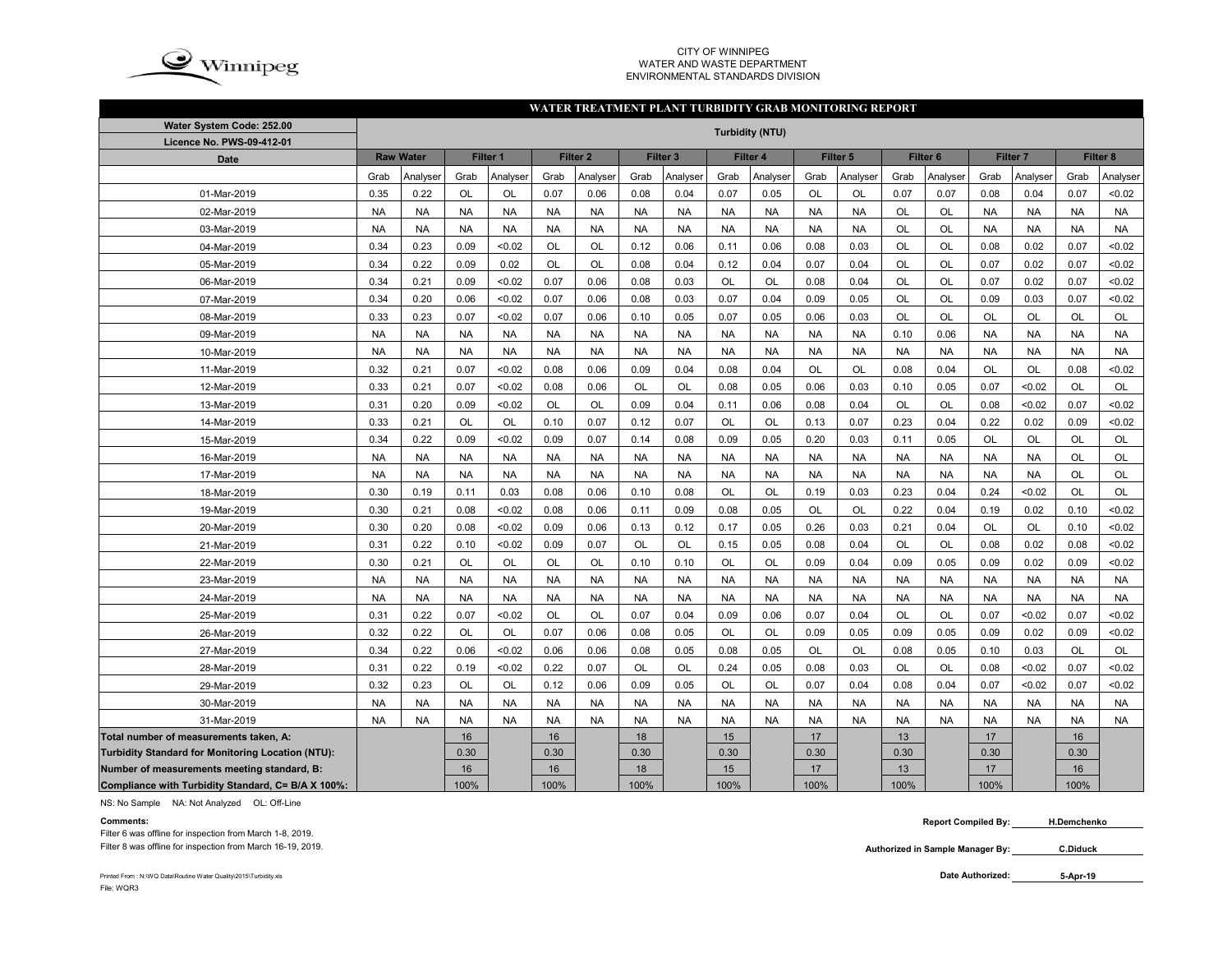

**City Of Winnipeg**

Water and Waste Department Water Services

WATER TREATMENT PLANT FREE CHLORINE ON-LINE MONITORING REPORT

Deacon Booster Pumping Station

| Water System Code:     |
|------------------------|
| Licence Number:        |
| <b>Report Created:</b> |

Water System Code: **252.00** Licence Number: **PWS-09-412-01**

01 April 2019 **Report Period: March 2019** 

|                                             |                                      | <b>BRANCH1</b><br>[mg/L] |              | <b>BRANCH 2</b><br>[mg/L] |         |  |  |  |  |
|---------------------------------------------|--------------------------------------|--------------------------|--------------|---------------------------|---------|--|--|--|--|
|                                             | Date                                 | Average                  | Minimum      | Average                   | Minimum |  |  |  |  |
|                                             | 01/03/2019                           | 1.17                     | 1.06         | 1.22                      | 1.12    |  |  |  |  |
|                                             | 02/03/2019                           | 1.17                     | 1.09         | 1.21                      | 1.10    |  |  |  |  |
|                                             | 03/03/2019                           | 1.23                     | 1.18         | 1.29                      | 1.25    |  |  |  |  |
|                                             | 04/03/2019                           | 1.24                     | 1.19         | 1.30                      | 1.25    |  |  |  |  |
|                                             | 05/03/2019                           | 1.23                     | 1.17         | 1.26                      | 1.21    |  |  |  |  |
|                                             | 06/03/2019                           | 1.33                     | 1.24         | 1.35                      | 1.28    |  |  |  |  |
|                                             | 07/03/2019                           | 1.28                     | 1.17         | 1.28                      | 1.22    |  |  |  |  |
|                                             | 08/03/2019                           | 1.26                     | 1.20         | 1.22                      | 1.18    |  |  |  |  |
|                                             | 09/03/2019                           | 1.25                     | 1.12         | 1.20                      | 1.15    |  |  |  |  |
|                                             | 10/03/2019                           | 1.16                     | 1.12         | 1.16                      | 1.11    |  |  |  |  |
|                                             | 11/03/2019                           | 1.13                     | 1.07         | 1.10                      | 1.04    |  |  |  |  |
|                                             | 12/03/2019                           | 1.22                     | 1.16         | 1.16                      | 1.13    |  |  |  |  |
|                                             | 13/03/2019                           | 1.15                     | 1.03         | 1.08                      | 0.97    |  |  |  |  |
|                                             | 14/03/2019                           | 1.08                     | 0.99         | 1.01                      | 0.93    |  |  |  |  |
|                                             | 15/03/2019                           | 1.14                     | 1.03         | 1.14                      | 1.01    |  |  |  |  |
|                                             | 16/03/2019                           | 1.19                     | 1.11         | 1.22                      | 1.13    |  |  |  |  |
|                                             | 17/03/2019                           | 1.14                     | 1.09         | 1.15                      | 1.07    |  |  |  |  |
|                                             | 18/03/2019                           | 1.15                     | 1.06         | 1.18                      | 1.10    |  |  |  |  |
|                                             | 19/03/2019                           | 1.05                     | 0.99         | 1.06                      | 0.98    |  |  |  |  |
|                                             | 20/03/2019                           | 1.06                     | 0.95         | 1.07                      | 0.98    |  |  |  |  |
|                                             | 21/03/2019                           | 1.05                     | 1.01         | 1.09                      | 1.05    |  |  |  |  |
|                                             | 22/03/2019                           | 1.03                     | 0.98         | 1.07                      | 1.04    |  |  |  |  |
|                                             | 23/03/2019                           | 1.05                     | 0.97         | 1.10                      | 1.03    |  |  |  |  |
|                                             | 24/03/2019                           | 1.07                     | 1.03         | 1.09                      | 1.02    |  |  |  |  |
|                                             | 25/03/2019                           | 1.12                     | 1.00         | 1.10                      | 1.04    |  |  |  |  |
|                                             | 26/03/2019                           | 1.15                     | 1.08         | 1.12                      | 1.09    |  |  |  |  |
|                                             | 27/03/2019                           | 1.14                     | 1.05         | 1.15                      | 1.11    |  |  |  |  |
|                                             | 28/03/2019                           | 1.09                     | 1.03         | 1.14                      | 1.03    |  |  |  |  |
|                                             | 29/03/2019                           | 1.08                     | 0.93         | 1.14                      | 1.04    |  |  |  |  |
|                                             | 30/03/2019                           | 0.99                     | 0.92         | 1.07                      | 1.04    |  |  |  |  |
|                                             | 31/03/2019                           | 1.01                     | 0.90         | 1.08                      | 1.01    |  |  |  |  |
|                                             |                                      |                          |              |                           |         |  |  |  |  |
|                                             | Total Number of Measurements, A:     |                          | 21571<br>0.5 |                           | 21569   |  |  |  |  |
| Number of Measurements Meeting Standard, B: | Minimum Free Chlorine Standard:      |                          |              | 0.5                       |         |  |  |  |  |
|                                             |                                      |                          | 21571        |                           | 21569   |  |  |  |  |
|                                             | COMPLIANCE, $C = B/A \times 100\%$ : |                          | 100.00       |                           | 100.00  |  |  |  |  |

File Path: N:\Water Treatment Branch\Administration\Reports\Regulatory Submissions\Chlorine\2019\03-March

Submitted By (Print):

D.Merredew **D.Merredew** Signature: Original signed by D.Merredew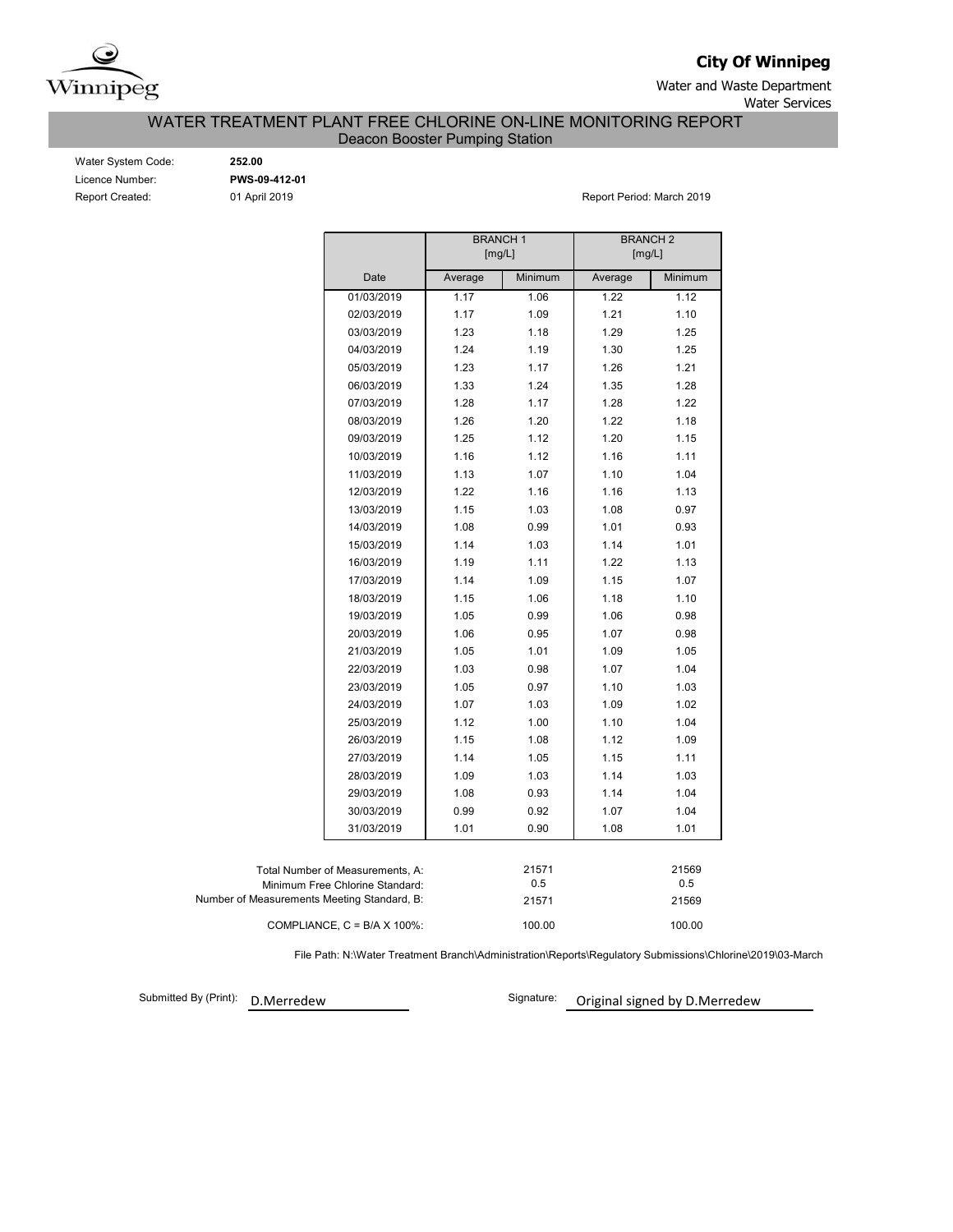| $\bullet$ Winnipeg |
|--------------------|
|                    |

### CITY OF WINNIPEG WATER AND WASTE DEPARTMENT ENVIRONMENTAL STANDARDS DIVISION

| WATER TREATMENT PLANT CHLORINE GRAB MONITORING REPORT |                                                                                    |                      |                                 |           |                      |                                 |  |  |  |  |  |  |  |
|-------------------------------------------------------|------------------------------------------------------------------------------------|----------------------|---------------------------------|-----------|----------------------|---------------------------------|--|--|--|--|--|--|--|
| Water System Code: 252.00                             | Deacon Booster Pumping Station Branch 1<br>Deacon Booster Pumping Station Branch 2 |                      |                                 |           |                      |                                 |  |  |  |  |  |  |  |
| <b>Licence No. PWS-09-412-01</b>                      |                                                                                    |                      |                                 |           |                      |                                 |  |  |  |  |  |  |  |
| <b>Date</b>                                           |                                                                                    | Free Chlorine (mg/L) | <b>Total Chlorine</b><br>(mg/L) |           | Free Chlorine (mg/L) | <b>Total Chlorine</b><br>(mg/L) |  |  |  |  |  |  |  |
|                                                       | Analyser                                                                           | Grab                 | Grab                            | Analyser  | Grab                 | Grab                            |  |  |  |  |  |  |  |
| 01-Mar-2019                                           | 1.22                                                                               | 1.34                 | 1.53                            | 1.28      | 1.34                 | 1.53                            |  |  |  |  |  |  |  |
| 02-Mar-2019                                           | <b>NA</b>                                                                          | <b>NA</b>            | <b>NA</b>                       | <b>NA</b> | <b>NA</b>            | <b>NA</b>                       |  |  |  |  |  |  |  |
| 03-Mar-2019                                           | <b>NA</b>                                                                          | <b>NA</b>            | <b>NA</b>                       | <b>NA</b> | <b>NA</b>            | <b>NA</b>                       |  |  |  |  |  |  |  |
| 04-Mar-2019                                           | 1.24                                                                               | 1.35                 | 1.46                            | 1.31      | 1.32                 | 1.47                            |  |  |  |  |  |  |  |
| 05-Mar-2019                                           | 1.23                                                                               | 1.30                 | 1.44                            | 1.26      | 1.28                 | 1.51                            |  |  |  |  |  |  |  |
| 06-Mar-2019                                           | 1.29                                                                               | 1.38                 | 1.56                            | 1.34      | 1.35                 | 1.57                            |  |  |  |  |  |  |  |
| 07-Mar-2019                                           | 1.31                                                                               | 1.38                 | 1.58                            | 1.28      | 1.39                 | 1.64                            |  |  |  |  |  |  |  |
| 08-Mar-2019                                           | 1.25                                                                               | 1.31                 | 1.51                            | 1.22      | 1.32                 | 1.48                            |  |  |  |  |  |  |  |
| 09-Mar-2019                                           | <b>NA</b>                                                                          | <b>NA</b>            | <b>NA</b>                       | <b>NA</b> | <b>NA</b>            | <b>NA</b>                       |  |  |  |  |  |  |  |
| 10-Mar-2019                                           | <b>NA</b>                                                                          | <b>NA</b>            | <b>NA</b>                       | <b>NA</b> | <b>NA</b>            | <b>NA</b>                       |  |  |  |  |  |  |  |
| 11-Mar-2019                                           | 1.12                                                                               | 1.17                 | 1.35                            | 1.08      | 1.20                 | 1.34                            |  |  |  |  |  |  |  |
| 12-Mar-2019                                           | 1.23                                                                               | 1.30                 | 1.48                            | 1.17      | 1.31                 | 1.51                            |  |  |  |  |  |  |  |
| 13-Mar-2019                                           | 1.17                                                                               | 1.21                 | 1.43                            | 1.11      | 1.25                 | 1.40                            |  |  |  |  |  |  |  |
| 14-Mar-2019                                           | 1.10                                                                               | 1.19                 | 1.38                            | 1.03      | 1.16                 | 1.33                            |  |  |  |  |  |  |  |
| 15-Mar-2019                                           | 1.07                                                                               | 1.17                 | 1.33                            | 1.11      | 1.20                 | 1.34                            |  |  |  |  |  |  |  |
| 16-Mar-2019                                           | <b>NA</b>                                                                          | <b>NA</b>            | <b>NA</b>                       | <b>NA</b> | <b>NA</b>            | <b>NA</b>                       |  |  |  |  |  |  |  |
| 17-Mar-2019                                           | <b>NA</b>                                                                          | <b>NA</b>            | <b>NA</b>                       | <b>NA</b> | <b>NA</b>            | <b>NA</b>                       |  |  |  |  |  |  |  |
| 18-Mar-2019                                           | 1.20                                                                               | 1.27                 | 1.43                            | 1.25      | 1.26                 | 1.44                            |  |  |  |  |  |  |  |
| 19-Mar-2019                                           | 1.08                                                                               | 1.16                 | 1.33                            | 1.11      | 1.22                 | 1.37                            |  |  |  |  |  |  |  |
| 20-Mar-2019                                           | 1.06                                                                               | 1.20                 | 1.28                            | 1.07      | 1.17                 | 1.33                            |  |  |  |  |  |  |  |
| 21-Mar-2019                                           | 1.07                                                                               | 1.13                 | 1.28                            | 1.11      | 1.19                 | 1.35                            |  |  |  |  |  |  |  |
| 22-Mar-2019                                           | 1.04                                                                               | 1.11                 | 1.28                            | 1.07      | 1.15                 | 1.32                            |  |  |  |  |  |  |  |
| 23-Mar-2019                                           | <b>NA</b>                                                                          | <b>NA</b>            | <b>NA</b>                       | <b>NA</b> | <b>NA</b>            | <b>NA</b>                       |  |  |  |  |  |  |  |
| 24-Mar-2019                                           | <b>NA</b>                                                                          | <b>NA</b>            | <b>NA</b>                       | <b>NA</b> | <b>NA</b>            | <b>NA</b>                       |  |  |  |  |  |  |  |
| 25-Mar-2019                                           | 1.17                                                                               | 1.29                 | 1.41                            | 1.15      | 1.28                 | 1.37                            |  |  |  |  |  |  |  |
| 26-Mar-2019                                           | 1.16                                                                               | 1.22                 | 1.41                            | 1.13      | 1.22                 | 1.39                            |  |  |  |  |  |  |  |
| 27-Mar-2019                                           | 1.15                                                                               | 1.31                 | 1.37                            | 1.17      | 1.26                 | 1.39                            |  |  |  |  |  |  |  |
| 28-Mar-2019                                           | 1.11                                                                               | 1.17                 | 1.39                            | 1.13      | 1.17                 | 1.36                            |  |  |  |  |  |  |  |
| 29-Mar-2019                                           | 1.10                                                                               | 1.26                 | 1.39                            | 1.17      | 1.30                 | 1.45                            |  |  |  |  |  |  |  |
| 30-Mar-2019                                           | <b>NA</b>                                                                          | <b>NA</b>            | <b>NA</b>                       | <b>NA</b> | <b>NA</b>            | <b>NA</b>                       |  |  |  |  |  |  |  |
| 31-Mar-2019                                           | <b>NA</b>                                                                          | <b>NA</b>            | <b>NA</b>                       | <b>NA</b> | <b>NA</b>            | <b>NA</b>                       |  |  |  |  |  |  |  |
| Total number of measurements taken, A:                |                                                                                    | 21                   |                                 |           | 21                   |                                 |  |  |  |  |  |  |  |
| Chlorine Standard for Monitoring Location (mg/L):     |                                                                                    | 0.50                 |                                 |           | 0.50                 |                                 |  |  |  |  |  |  |  |
| Number of measurements meeting standard, B:           |                                                                                    | 21                   |                                 |           | 21                   |                                 |  |  |  |  |  |  |  |
| Compliance with Chlorine Standard, C= B/A X 100%:     |                                                                                    | 100%                 |                                 |           | 100%                 |                                 |  |  |  |  |  |  |  |

NS: No Sample NA: Not Analyzed OL: Off-Line

| the contract of the contract of the contract of the contract of the contract of the contract of the contract of<br>Comments | Compiled By:<br>Repor' | H.Demchenko |
|-----------------------------------------------------------------------------------------------------------------------------|------------------------|-------------|
|                                                                                                                             |                        |             |

**Authorized By:**

**C.Diduck**

Printed From : N:\WQ Data\Routine Water Quality\2018\Chlorine.xls **Date Authorized: Date Authorized:** File: WQR3

**5-Apr-19**